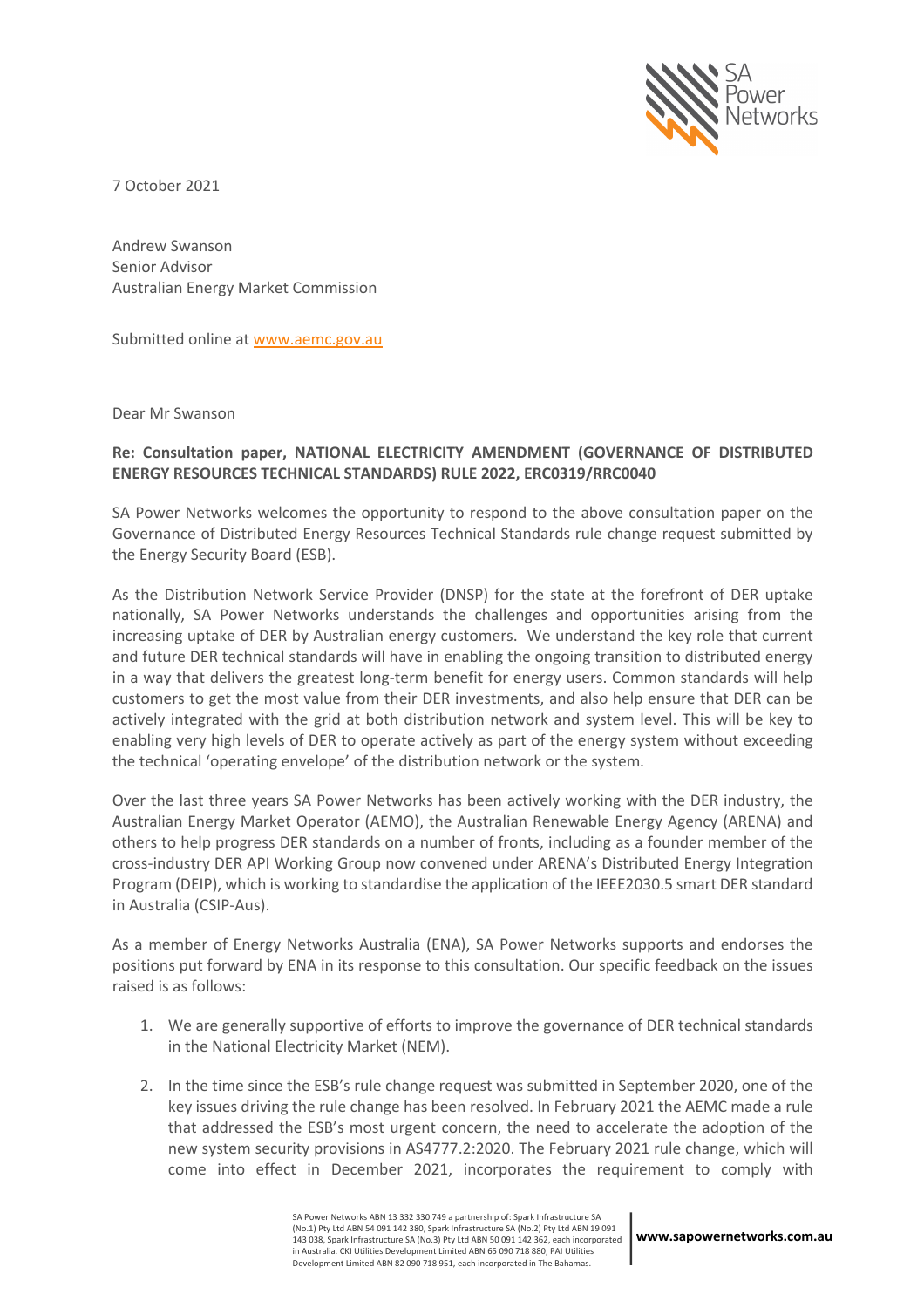AS4777.2:2020 into the standard connection agreement for basic micro embedded generators defined in the Rules. As the most pressing issue has now been addressed, we would urge the AEMC to take the time to carefully consider what broader changes to DER standards governance may be beneficial.

- 3. The ESB's rule change proposal states that "the key concern with the overall Standards Australia process is that it is often slow. This means it is not fit for purpose given the fastchanging nature of DER technology and markets". However, it goes on to raise the concern that Standards Australia relies on a consultation process that is "too short and opaque" compared with the AEMC stakeholder consultation process. This illustrates the dilemma with standards development: finding the right balance between preserving the level of technical rigour and thorough stakeholder consultation required for standards that are critical for the safe, secure and efficient operation of the electricity system, and being able to adapt promptly to changing needs in a rapidly evolving energy sector.
- 4. We support the role of Standards Australia as the body responsible for standards development. We should seek opportunities to improve the efficiency of Standards Australia processes and to address any concerns with Standards Australia's approach to stakeholder consultation, but these are unlikely to materially accelerate the process; the development of high-quality national standards takes time and extensive consultation.
- 5. We share ENA's view that there may be merit in a new governance body with the role, not of developing standards, but of establishing a clear forward plan for DER standards development nationally. This could include:
	- a. conducting regular reviews with industry stakeholders to identify key standards that may need to be updated and gaps where new standards may be required;
	- b. helping to coordinate, align and prioritise the standards development process, including coordination of the activities of industry working groups such as those operating under the ARENA DEIP program;
	- c. identifying relevant industry guidelines, jurisdictional regulations or other instruments that could be adopted nationally under the NER to complement formal Australian Standards; and
	- d. working with industry to ensure that changes in standards can be progressed quickly where necessary, but without imposing timelines that drive excessive cost or are unachievable.
- 6. We would support the establishment of a new DER Standards Governance Committee similar to the existing Reliability Panel to undertake this role, so long as:
	- a. The Committee has adequate representation from all key stakeholders, in particular (i) the DER industry, who must implement and support any new technical standards and align their product development efforts with corresponding international standards in other markets, and (ii) DNSPs who must connect DER and integrate DER with their networks. DNSPs have a key role in determining technical standards for parties connecting to the distribution network. DNSPs have a detailed understanding of local distribution network issues, and need to set connection standards that are reflective of these local operational requirements, as well as the broader obligations, risks and customer considerations DNSPs carry;

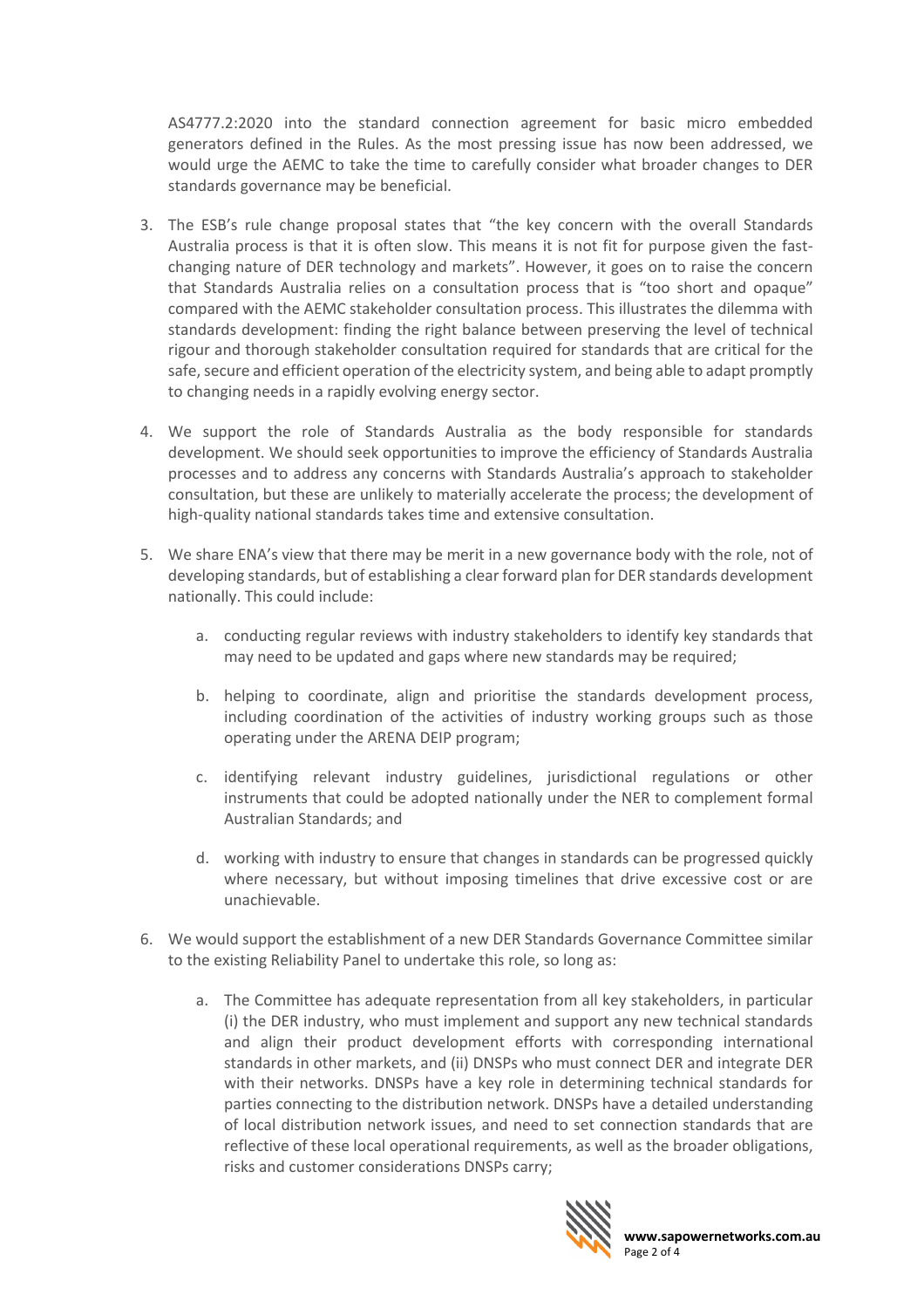- b. The scope and remit of the Committee are tightly defined, including a clear definition of 'DER' for the purpose of the Committee's scope;
- c. The Committee is chaired by an independent DER expert and makes decisions by consensus; and
- d. The standards themselves are developed by appropriate expert sub-committees through suitably rigorous and consultative processes. Where possible, the Committee should support, utilise and enhance existing Standards Australia sub-committees and processes.
- 7. We agree that AEMC would be best placed to convene such a Committee.
- 8. We do not favour adding these responsibilities to the existing Reliability Panel.
- 9. We note that the ESB has made recommendations in relation to the development of a broader approach to DER integration in the NEM through their proposed Maturity Plan and Implementation Plan. We understand that some stakeholders have considered whether the Maturity Plan co-design concept could be used to address DER Governance. We would not support this approach. The Maturity Plan Pilot consumed significant time and effort from industry stakeholders but failed to engage effectively with an important and technically complex issue. As the ESB's final recommendations leave many details of the proposed Maturity Plan process undefined, and as the Maturity Plan Pilot did not deliver outcomes that were endorsed by either industry or consumers, we are not yet confident the Maturity Plan model will deliver the required outcomes.
- 10. We would support the inclusion of DER technical standards in the Rules by reference to a subordinate instrument maintained by the Committee, based on our understanding that the subordinate instrument would call upon standards established by Standards Australia, but also possibly other technical standards or specifications that are not yet incorporated in Australian Standards, such as the Australian Implementation Guide for IEEE2030.5 currently being developed through the cross-industry DER API Working Group convened under ARENA's DEIP programme, DNSP technical connection requirements, or AEMO-specific technical requirements in relation to system security. We would hope over time that these would be formalised as Australian Standards, to avoid a proliferation of different standards-making processes.
- 11. We think that such a subordinate instrument could be helpful in balancing the need for flexibility in the Rules to allow for the timely adoption of new best-practices in a rapidly evolving energy system, without a protracted Rule change process each time, against the critical need for fulsome and rigorous consultation and consensus in deciding on standards that may have wide-ranging impacts across many different stakeholders.
- 12. The issue of compliance goes beyond the AER's role in ensuring that DNSPs comply with their obligations under the Rules; it is important to ensure that customer DER installations are compliant to relevant standards at the time of installation and remain compliant over time. Poor compliance to DER technical standards leads to reduced efficiency, reduced hosting capacity, increased system security risk due to less predictable behaviour during system disturbances, lost customer value and inequity in service levels. Consideration of compliance and enforcement should go hand-in-hand with the development of new standards, and this is an area where a new governance body can add value.